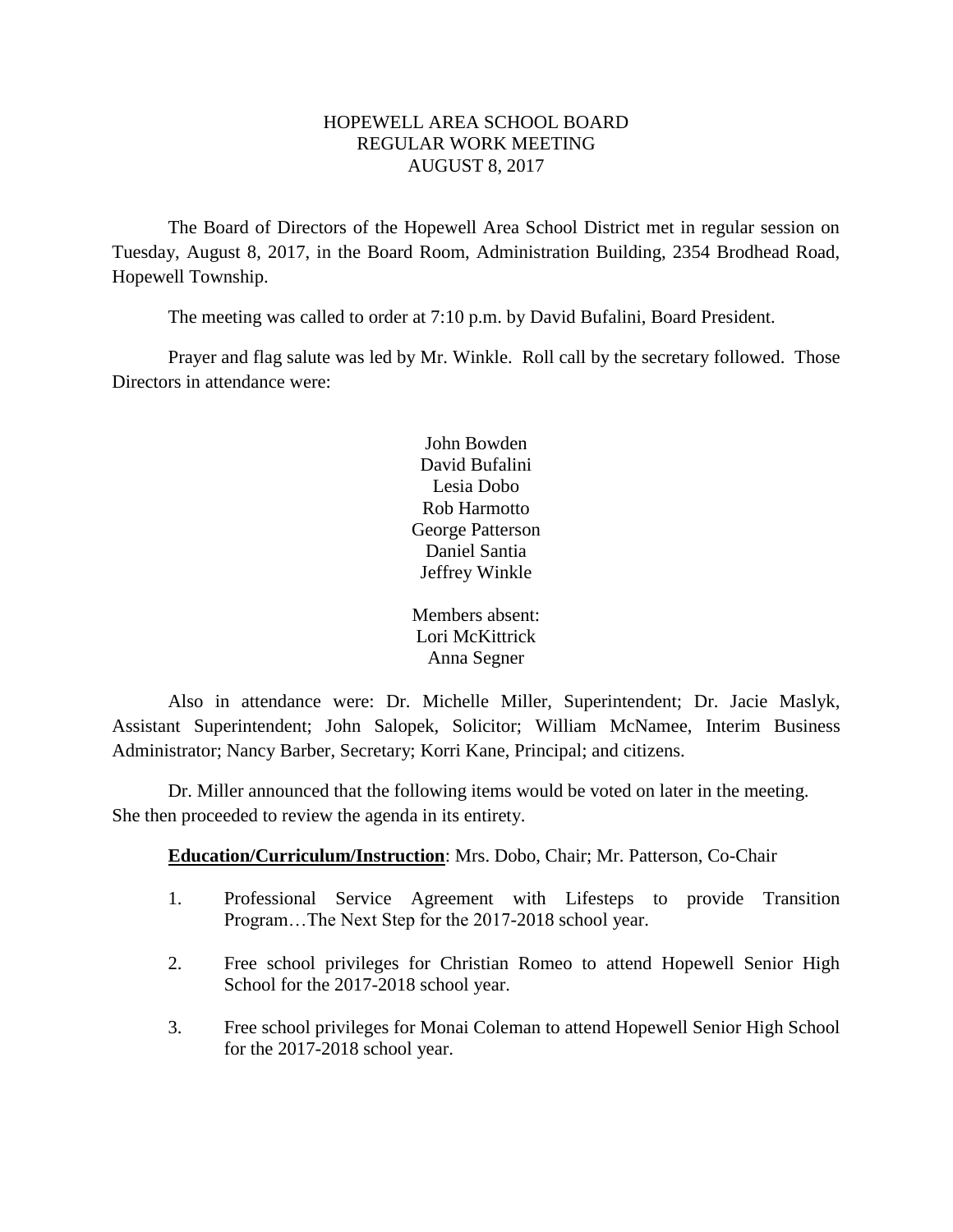**Personnel**: Mr. Harmotto, Chair; Mrs. Segner, Co-Chair

- 1. Elimination of the following paraprofessional positions as of August 9, 2017:
	- a. Senior High School Special Education Classroom Aide
	- b. Junior High School Special Education Classroom Aide
	- c. Independence Special Education Classroom Aide
	- d. Margaret Ross Regular Classroom
- 2. Creation of the following paraprofessional position as of August 9, 2017:
	- a. Special Education Classroom Aide split between the Junior and Senior High Schools as of August 21, 2017.
- 3. Resignation of Elizabeth Barnes, special education teacher at the senior high school, effective August 21, 2017.
- 4. Resignation of Kathleen Mollenauer, bus driver, effective August 7, 2017. Ms. Mollenauer would like to remain on the substitute roster.

Dr. Miller said that the following items would be voted on during the August 22, 2017 Business Meeting.

# **Education/Curriculum/Instruction**

- 1. 2017-2018 School Picnic at Kennywood on June 13, 2018.
- 2. Appointment of the following:
	- a. Dr. Moka as District Physician \$10 per exam;
	- b. Optometric Care as District Vision Examiner \$3.25 per exam; and
	- c. Dr. Timothy Ungarean to provide dental exams \$5 per exam.
- 3. List of Senior High Club & Activity Sponsors for the 2017-2018 School Year.
- 4. List of Junior High Club & Activity Sponsors for the 2017-2018 School Year.
- 5. Agreement with the Beaver Valley Intermediate Unit to provide ESL (English as A Second Language) for the 2017-2018 school year at a cost of \$38.00 per hour.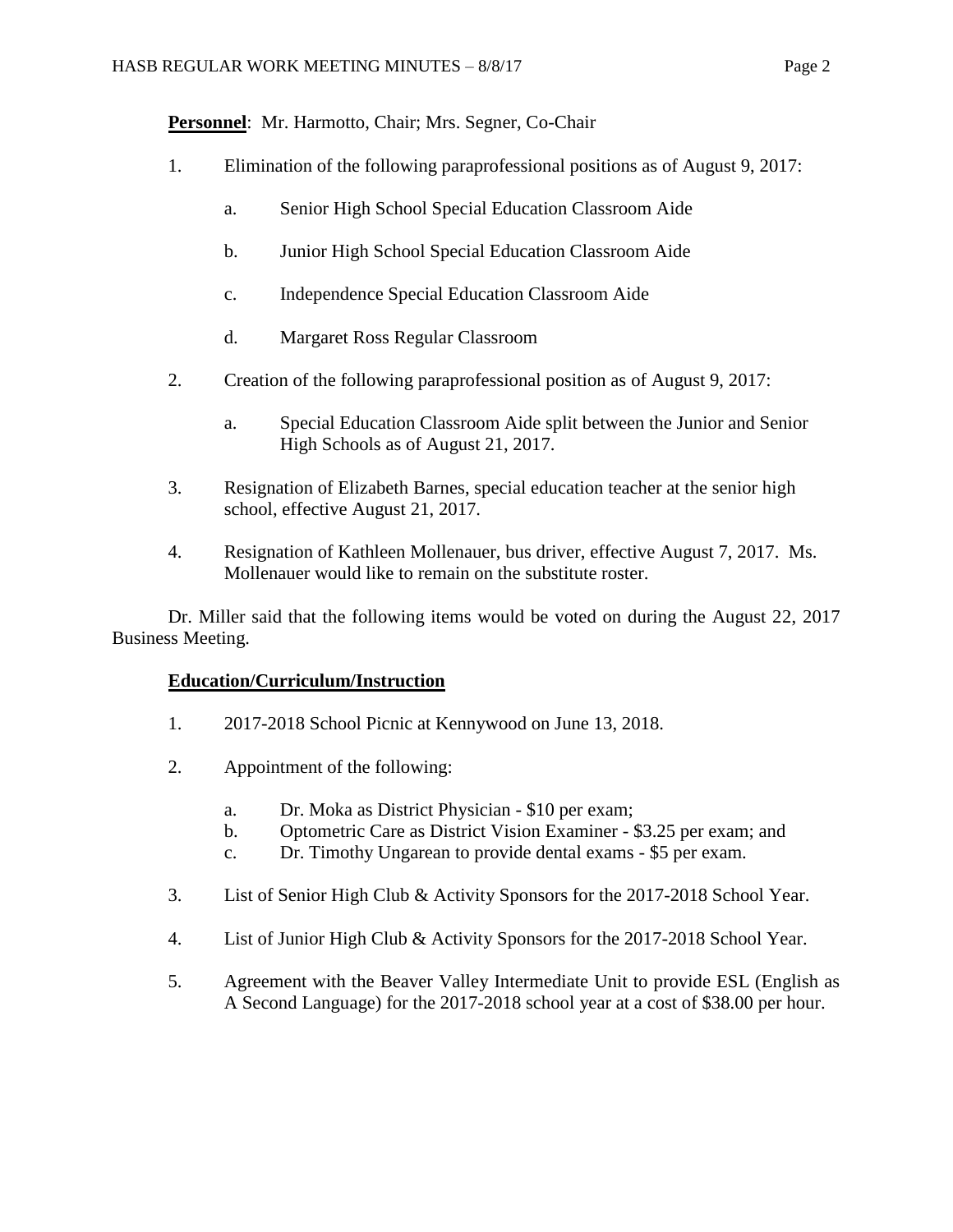## **Buildings and Grounds**

- 1. Quote from Air Systems Mechanical to upgrade and modernize the HVAC system at Margaret Ross Elementary School at a cost of \$8,271.00.
- 2. Hopewell Soccer Club to use the Senior High School soccer field from August 15, 2017 through November 1, 2017 from 6:00 p.m. until 8:00 p.m. for practice.
- 3. Request of Hopewell Youth Wrestling to use the Wrestling Room and Gym B at the Junior High School on Tuesday and Thursday evenings from October 17, 2017 through March 23, 2017 from 6:00 p.m. until 8:00 p.m. for practice.
- 4. Request of Hopewell Youth Wrestling to use the Wrestling Room at the Junior High School on October 21, 2017 from 8:00 a.m. until 3:00 p.m. for camp.
- 5. Request of Hopewell Youth Wrestling to use Gym B at the Junior High School from 7:00 a.m. until 3:00 p.m. for a wrestling tournament.

## **Finance and Budget**:

1. Agreement with the Benedict Agency to provide Athletic Accident Insurance at a cost of \$19,850.00.

## **Personnel**

- 1. Appointment of Erin Fritz as a volunteer assistant cross country coach.
- 2. Employment of Lydia Martin, transportation nurse monitor, effective August 3, 2017.

## **Visitors**

Carla Buxton said that she understood that the Administration and the Board continues to look at class size at Independence, and she appreciates their efforts on behalf of the students. She said that she continues to be concerned about Kindergarten and  $2<sup>nd</sup>$  grade class sizes.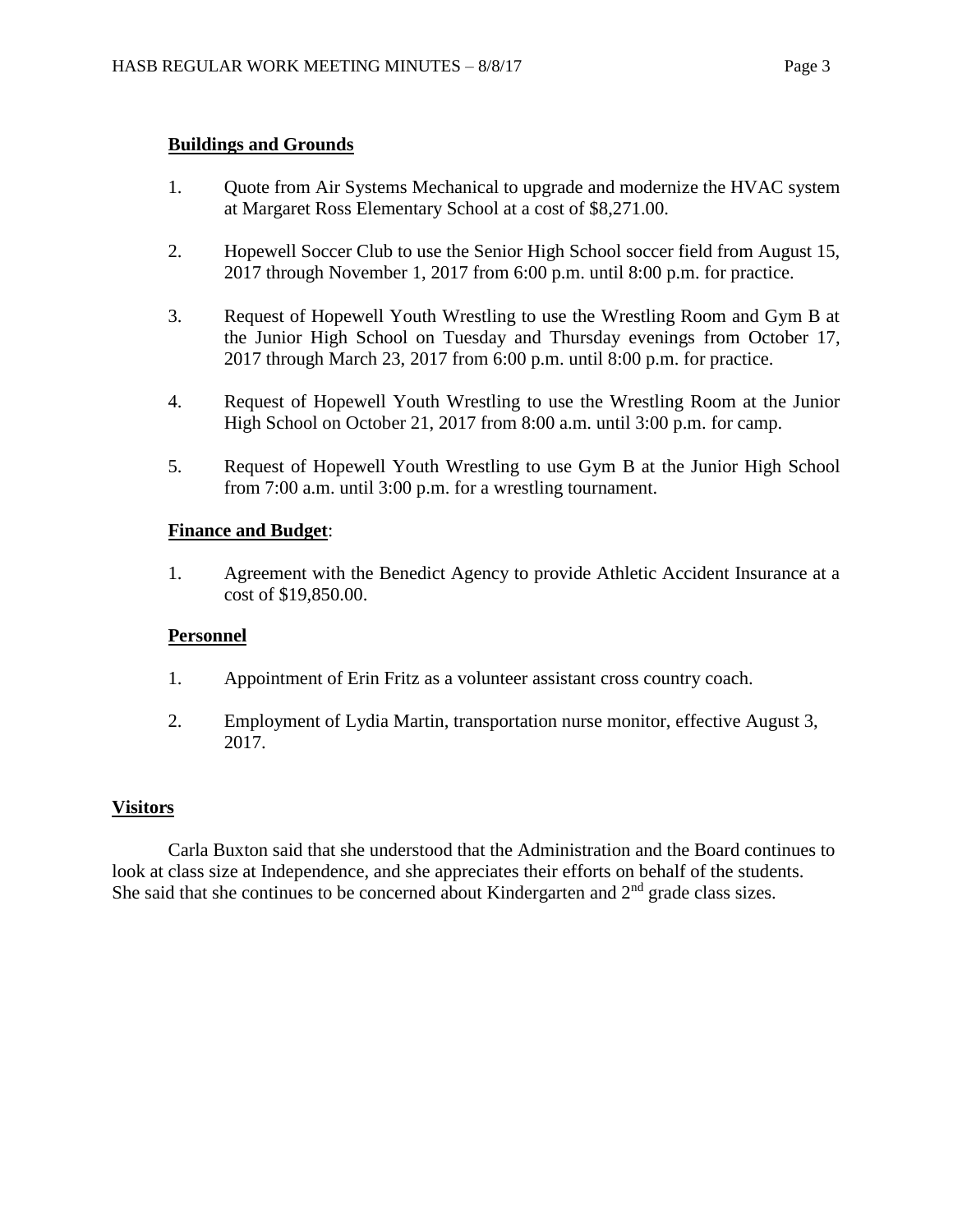At this point in the meeting, Mr. Bufalini returned to Education/Curriculum and Instruction.

## **Education/Curriculum/Instruction by Mrs. Dobo, Chair**

## MOTION #1

By Lesia Dobo, seconded by Jeff Winkle, to approve the Professional Service Agreement with Lifesteps to provide Transition Program...The Next Step for the 2017-2018 school year MOTION carried unanimously by an affirmative vote of all Directors in attendance.

# APPROVAL OF GROUPED ITEMS

## MOTION #2

By Lesia Dobo, seconded by Dan Santia, to approve items (1) and (2) as presented in accordance with School Board's agreement for grouping items in a single motion. MOTION carried unanimously by an affirmative vote of all Directors in attendance.

- 1. Free school privileges for Christian Romeo to attend Hopewell Senior High School for the 2017-2018 school year.
- 2. Free school privileges for Monai Coleman to attend Hopewell Senior High School for the 2017-2018 school year.

# **Personnel by Mr. Harmotto, Chair**

# APPROVAL OF GROUPED ITEMS

## MOTION #3

By Rob Harmotto, seconded by Dan Santia, to approve items (1) through (5) as presented in accordance with School Board's agreement for grouping items in a single motion. MOTION carried unanimously by an affirmative vote of all Directors in attendance.

- 1. Senior High School Special Education Classroom Aide
- 2. Junior High School Special Education Classroom Aide
- 3. Independence Special Education Classroom Aide
- 4. Margaret Ross Regular Classroom
- 5. Creation of the following paraprofessional position as of August 9, 2017.
	- a. Special Education Classroom Aide split between the Junior and Senior High Schools as of August 21, 2017.